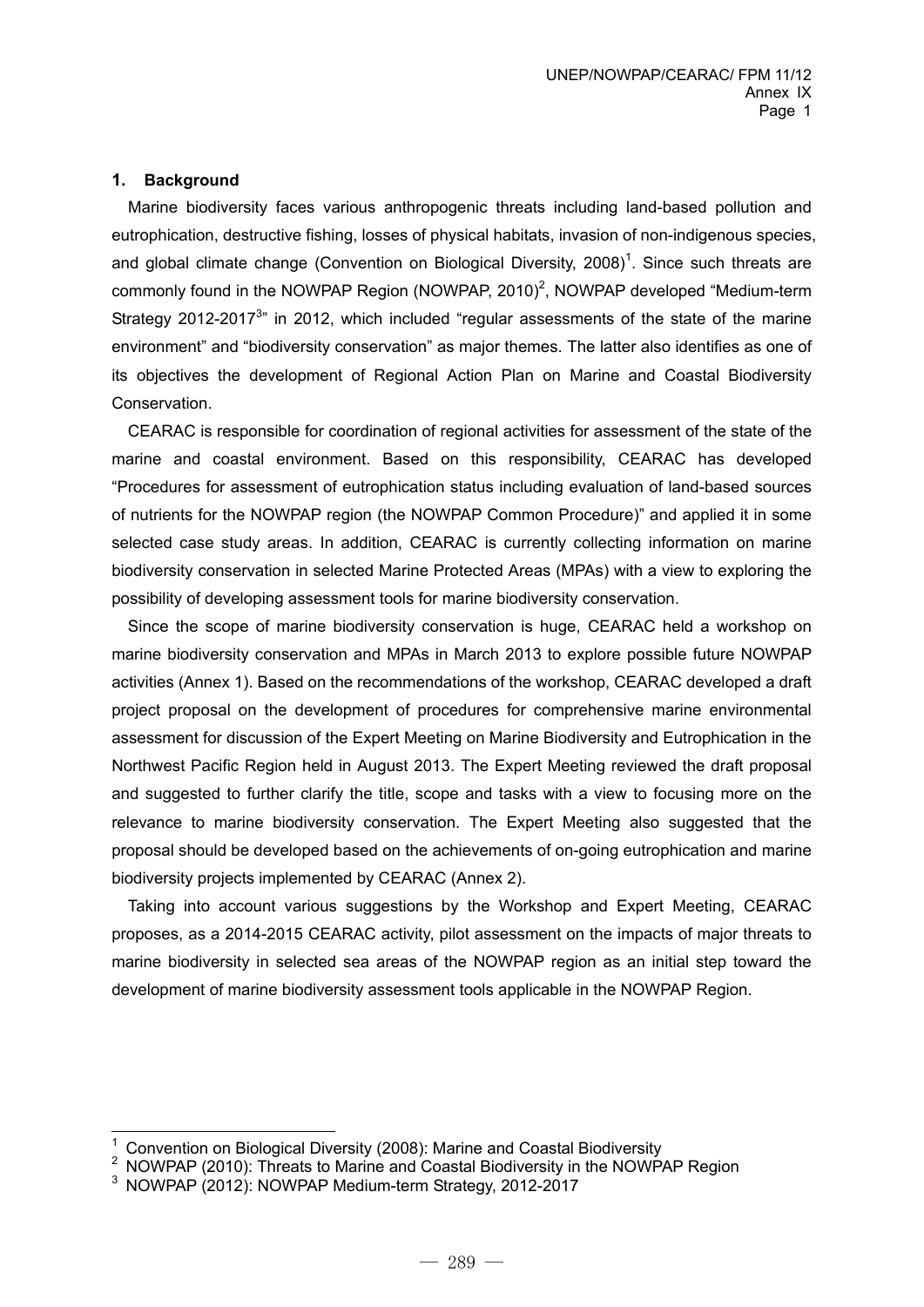UNEP/NOWPAP/CEARAC/ FPM 11/12 Annex IX Page 2

### **2. Objective**

 The objective of this project is to assess the impacts to marine biodiversity due to threats commonly evident in the NOWPAP Region (eutrophication, non-indigenous species and habitat loss) in selected study sites on a pilot basis in order to identify possible components, data requirements and methodologies for future development of biodiversity assessment tools applicable in the NOWPAP region.



#### **3. Tasks**

#### **3. 1 Selection of specific topics and study sites for assessment**

For the purpose of pilot assessment, CEARAC FPs will select specific topics (combinations of parameters in terms of threats and their impacts on marine biodiversity) in consultation with relevant authorities and experts to ensure data availability. Each CEARAC FP will be strongly encouraged to address more than two threats as far as data are available in order to ensure the variety of assessment results.

The following listing of parameters for assessing threats and their impacts on marine biodiversity are only indicative, and will be finalized by CEARAC FPs and their nominated experts.

#### 1) Eutrophication:

Indicative parameters for assessing threats:

- Parameters suggested in the NOWPAP Common Procedure

Indicative parameters for assessing impacts on marine biodiversity:

- Change in the composition/loss of plankton, benthic and/or fish species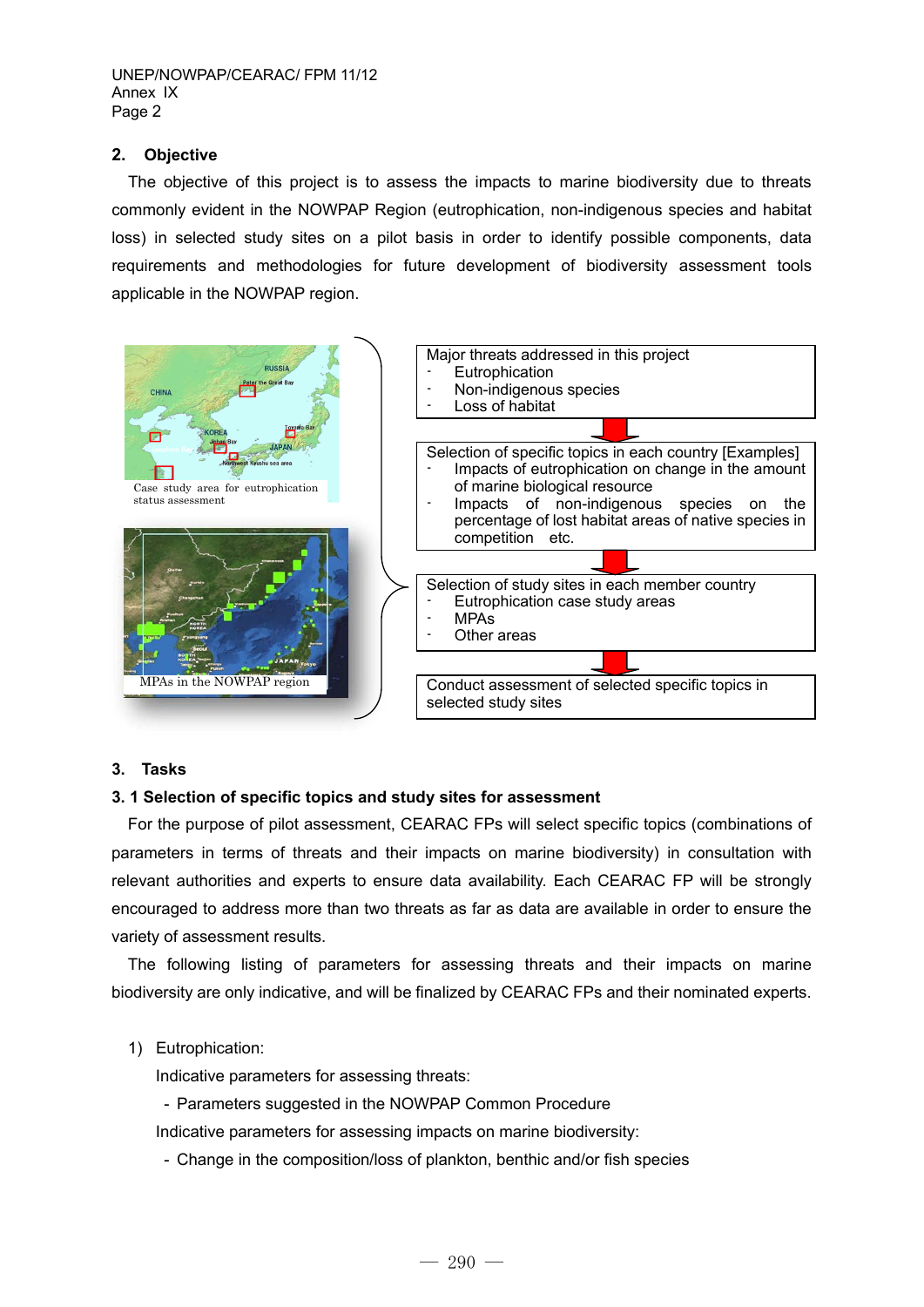- Percentage of lost sea grass and seaweed beds
- Change in the scale/amount of marine biological resources
- 2) Non-indigenous species:

Indicative parameters for assessing threats:

- Name of non-indigenous species and their distribution

Indicative parameters for assessing impacts on marine biodiversity:

- Number of species in competition, predation and subsequent replacement of native species
- Occurrence of hybridization with native species
- Percentage of lost habitat areas of native species
- 3) Habitat loss:

Indicative parameters for assessing threats:

- Percentage of lost seagrass/seaweed beds
- Percentage of lost wetlands and other habitat areas

Indicative parameters for assessing impacts on marine biodiversity:

- Number of lost species
- Change in the scale/amount of marine biological resources

To assess the selected topics, CEARAC FPs will also select suitable study site(s) with the priority given to the following sea areas;

- 1) On-going eutrophication case study areas
- 2) MPAs selected in the on-going CEARAC marine biodiversity project

The number of topics to be assessed and engaged experts depends on available budget (see 5. Budget).

### **3.2 Implementation of pilot assessment on selected topics**

 The experts who are nominated by CEARAC FPs of each member state will collect data and information, and implement pilot assessment on selected topics in the study sites. In assessing the state of eutrophication as a step to assess its impacts to marine biodiversity, the experts will use the results of the eutrophication case studies when the study sites were selected from the case study areas, or they are encouraged to apply the NOWPAP Common Procedure when the study sites were selected from the MPAs and other areas. CEARAC will study methodologies for marine biodiversity assessment used by other international organizations and provide the nominated experts with such reference information upon the commencement of their work.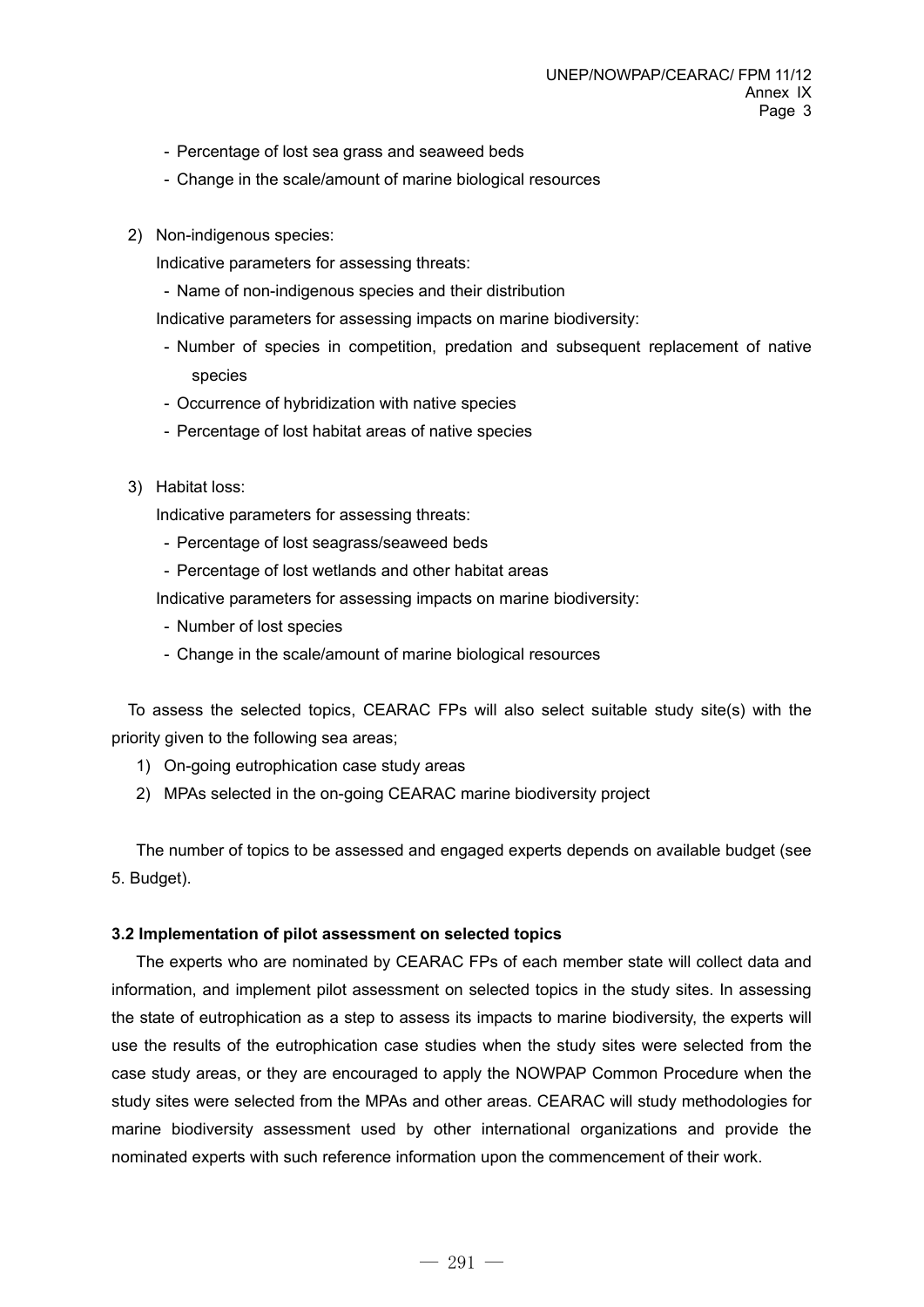## **3.3 Organization of workshop**

 CEARAC will organize a workshop with the experts engaged in this project to review the implications of pilot assessment results as well as to discuss possible components, data requirements and methodologies for future development of marine biodiversity assessment tools applicable in the NOWPAP Region and necessary steps to be taken.

## **3.4 Development of regional report**

 CEARAC will develop a regional report with the results of pilot assessment mainly based on country assessment reports submitted by the experts and also on the results of discussion at the workshop.

### **4. Schedule**

| Time           | Action                                                    | Main Body                         |  |
|----------------|-----------------------------------------------------------|-----------------------------------|--|
| 2014 Q2        | 12 <sup>th</sup> CEARAC FPM                               | <b>CEARAC FPs and Secretariat</b> |  |
|                | Review and approval of the workplan                       |                                   |  |
|                | Selection of topics and study sites                       |                                   |  |
| Q2             | Contracting MoU with experts who nominated by             | <b>Expert and Secretariat</b>     |  |
|                | <b>CEARAC FPs</b>                                         |                                   |  |
| 2014<br>$Q2-$  | Implementation of pilot assessment                        | Experts of each member state      |  |
| 2015 Q1        |                                                           |                                   |  |
| 2015 Q1        | Submission of national report on pilot assessment         | <b>Experts</b>                    |  |
|                | from each member state                                    |                                   |  |
| 2015 March     | Workshop                                                  | <b>Expert and Secretariat</b>     |  |
|                | Review of the results of pilot assessment                 |                                   |  |
|                |                                                           |                                   |  |
|                | Discussion on possible assessment tools                   |                                   |  |
| Q2             | Preparation of a regional report                          | Secretariat                       |  |
| Q3             | <b>Expert meeting</b>                                     | <b>Experts</b>                    |  |
|                | Review of the regional report<br>$\overline{\phantom{a}}$ |                                   |  |
|                | Discussions on next steps<br>-                            |                                   |  |
| Q <sub>3</sub> | 13 <sup>th</sup> CEARAC FPM                               | <b>CEARAC FPs and Secretariat</b> |  |
|                | Review of report                                          |                                   |  |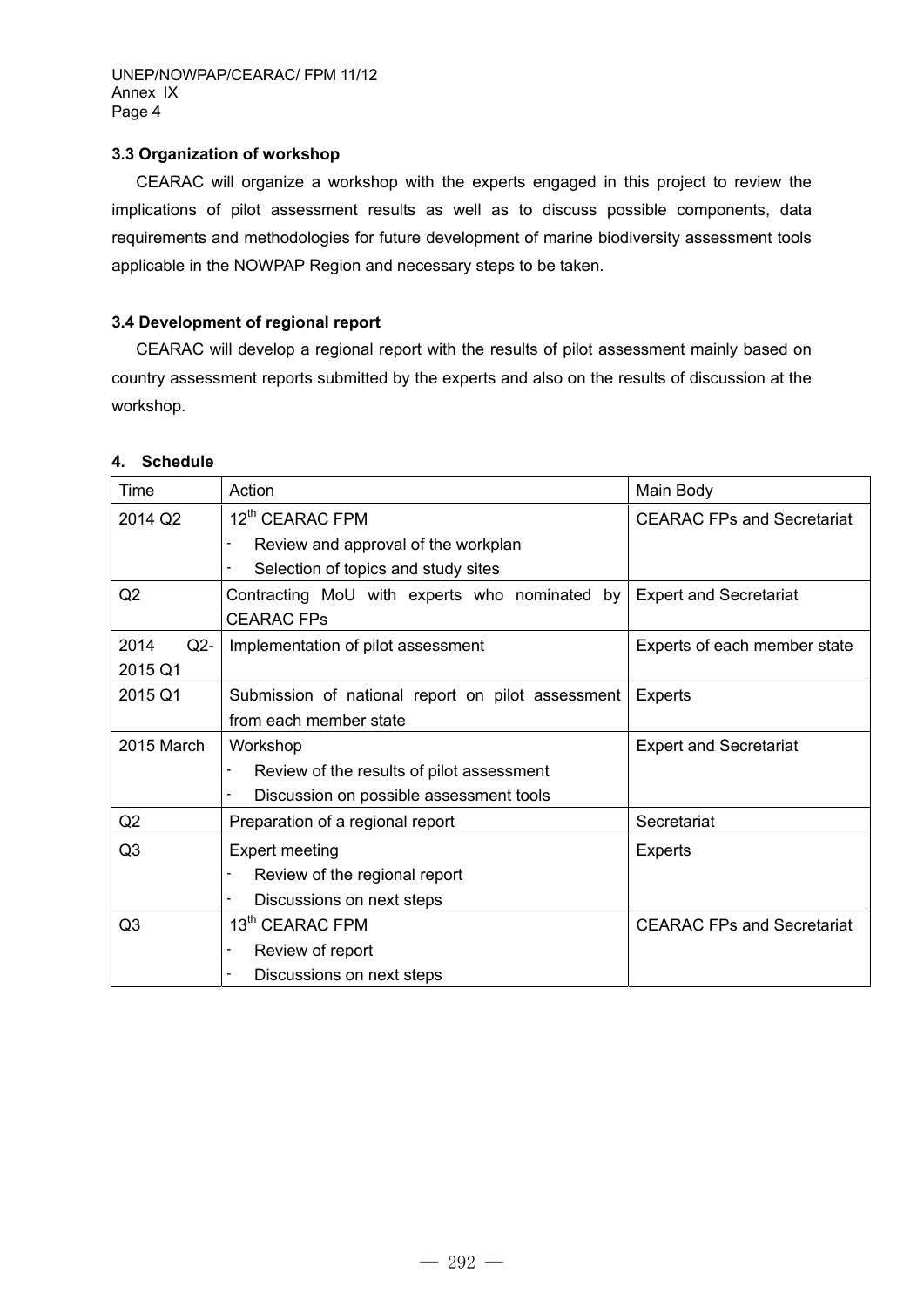## **5. Budget**

| Task                    | Timing   | Output                               |        | To<br>be<br>completed | Main body       | <b>Budget</b><br>(US\$) |  |
|-------------------------|----------|--------------------------------------|--------|-----------------------|-----------------|-------------------------|--|
| - Implementation of     | 2014 Q2- | National<br>$\overline{\phantom{a}}$ | report | 2015 Q1               | Chinese expert  | 3,000                   |  |
| pilot assessment        | 2015 Q1  | the<br><b>on</b>                     | pilot  |                       |                 | (4,500)                 |  |
|                         |          | assessment                           |        |                       | Japanese expert | 3,000                   |  |
|                         |          |                                      |        |                       |                 | (4,500)                 |  |
|                         |          |                                      |        |                       | Korean expert   | 3,000                   |  |
|                         |          |                                      |        |                       |                 | (4,500)                 |  |
|                         |          |                                      |        |                       | Russian expert  | 3,000                   |  |
|                         |          |                                      |        |                       |                 | (4,500)                 |  |
| Preparing report on the |          | Report<br>on                         | the    | 2015 Q4               |                 | 2,000                   |  |
| impacts of major        |          | impacts<br>οf                        | major  |                       |                 |                         |  |
| threats to marine       |          | threats to                           | marine |                       |                 |                         |  |
| biodiversity in the     |          | biodiversity in the                  |        |                       |                 |                         |  |
| NOWPAP region           |          | NOWPAP region                        |        |                       |                 |                         |  |
| Organization of         | 2015 Q1  | Workshop                             |        | 2015 Q1               | <b>CEARAC</b>   | 10,000                  |  |
| workshop                |          |                                      |        |                       |                 |                         |  |
| <b>Total</b>            |          |                                      |        |                       |                 |                         |  |
|                         |          |                                      |        |                       |                 |                         |  |

(Note) Budget amounts in parentheses represent a Budget C case.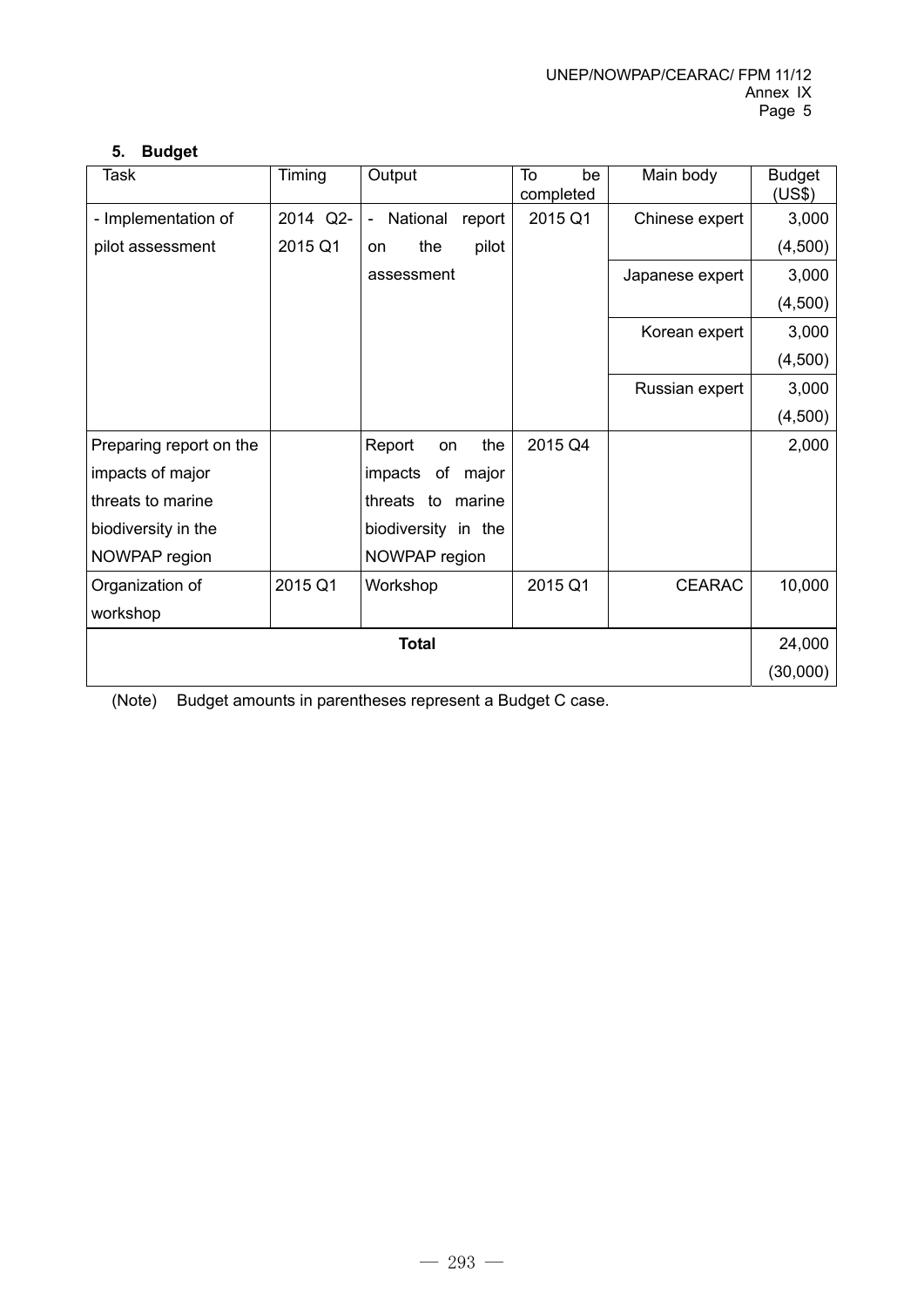Annex 1

# Major comments at the NOWPAP/NEASPEC Joint Workshop on Marine Biodiversity Conservation and Marine Protected Areas in the Northwest Pacific

- 1. The Workshop learned prior/ongoing related activities for assessing marine environment for marine biodiversity conservation conducted by PICES, HELCOM and IOC/WESTPAC and recognized the usefulness and necessity of marine environmental assessment especially for conservation of marine biodiversity in the NOWPAP region.
- 2. The Workshop recognized that the "Procedures for assessment of eutrophication status including evaluation of land-based sources of nutrients for the NOWPAP region" could be a good basis to consider a marine environmental assessment tool for marine biodiversity conservation.
- 3. The Workshop stressed the necessity of developing the Ecological Quality Objectives for the NOWPAP region as the basis of setting targets for assessment and for appropriate management. The Workshop also noted the necessity of collaborative regional activities toward the conservation of marine biodiversity in the whole NOWPAP region.
- 4. After the extensive discussion, the Workshop recommended the following:
	- i. CEARAC will assess the availability of data and considers the collection of metadata and development of an assessment tool based on the available data for marine biodiversity conservation in the NOWPAP region.
	- ii. While recognizing that the indicators employed by HELCOM and indicators being studied by PICES are useful references for the NOWPAP region, CEARAC will take into account the availability of data and the different conditions of marine environment in the NOWPAP region when selecting indicators.
- iii. CEARAC will prepare a workplan for the above-mentioned activities to be further discussed at its Expert Meeting and Focal Points Meeting to be held in 2013.
- iv. CEARAC will strengthen collaboration with relevant partners, such as PICES, HELCOM and IOC/WESTPAC in conducting these activities.